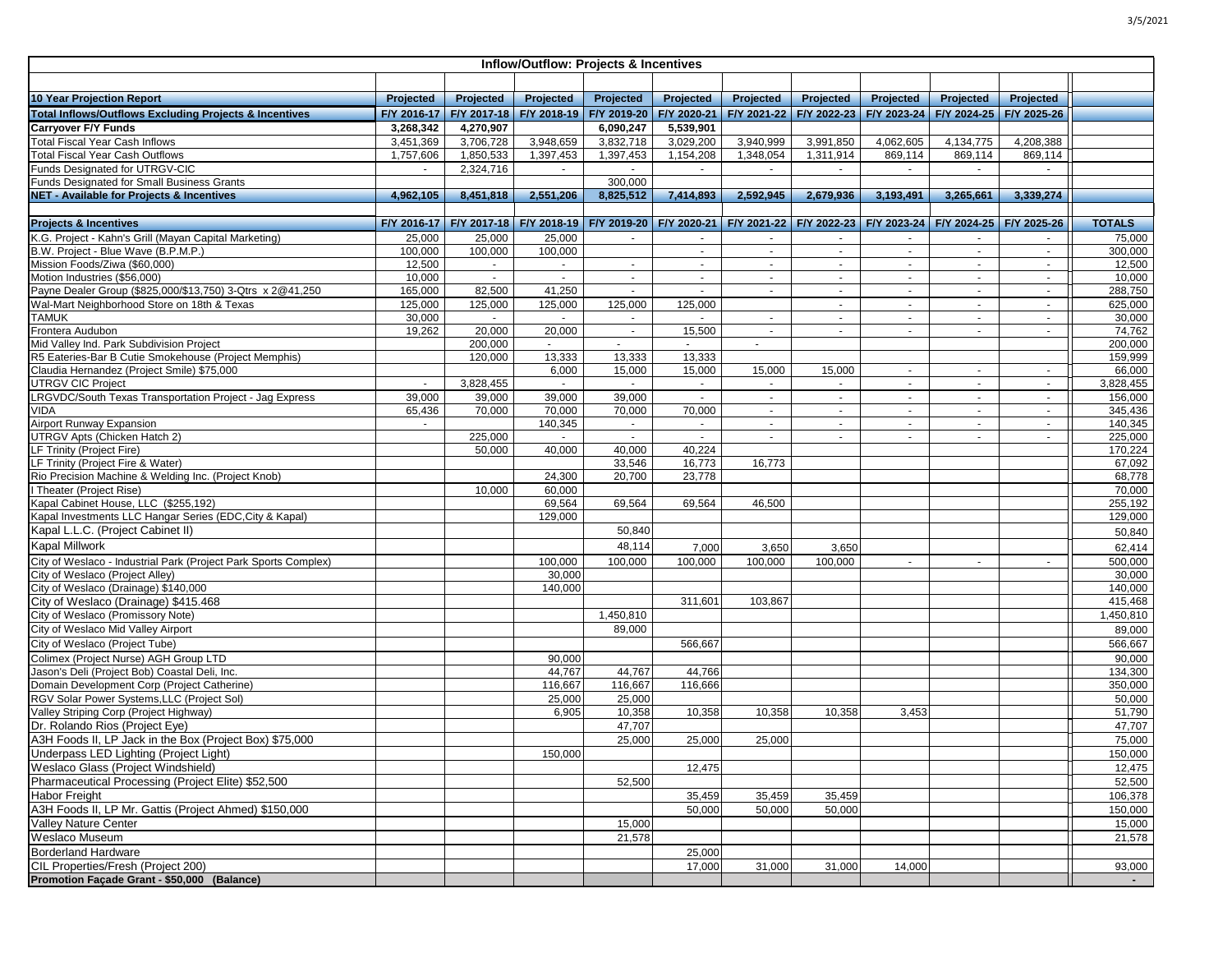| <b>Tamez Financial Group</b>                                | 13,000 | $\sim$ | $\sim$ | $\sim$   | $\sim$  | $\sim$ | $\sim$ | $\sim$ | $\sim$ | $\sim$ | 13,000 |
|-------------------------------------------------------------|--------|--------|--------|----------|---------|--------|--------|--------|--------|--------|--------|
| Jason Montes (Project Son A)                                | 1,950  |        |        |          |         |        |        |        |        |        | 1,950  |
| Dance Time (Project Pink)                                   |        |        |        |          |         |        |        |        |        |        |        |
|                                                             | 1,625  |        |        |          |         |        |        |        |        |        | 1,625  |
| Margo Sunderland (Project Frozen)                           |        | 6,952  |        |          |         |        |        |        |        |        | 6,952  |
| Juventino Martinez (Project Happy) Alegros Flower Shop      |        |        | 10,992 |          |         |        |        |        |        |        | 10,992 |
| Melinda Garza (Project Harris)                              |        |        | 5,000  | 975      |         |        |        |        |        |        | 5,975  |
| Cynthia Fox (Project Fox) Fox Tree Learning Center          |        |        | 1,080  |          |         |        |        |        |        |        | 1,080  |
| Jessica Rodriguez (Project Bake) Greet and Gather           |        |        | 5,000  |          |         |        |        |        |        |        | 5,000  |
| Ortegon Insurance Agency, Yvonne M. Ortegon & David Fuentes |        |        | 4,805  |          |         |        |        |        |        |        | 4,805  |
| Sandy O. Pena (Project Mission)                             |        |        | 539    |          |         |        |        |        |        |        | 539    |
| Houdini Holdings & Cynthia L. Benavides (Project Foot)      |        |        | 5,000  |          |         |        |        |        |        |        | 5,000  |
| Peckers Neigborhood Bar & Grill (Project Hanks)             |        |        | 16,250 |          |         |        |        |        |        |        | 16,250 |
| Mario Mendiola (The White House)                            |        |        |        | 10,000   |         |        |        |        |        |        | 10,000 |
| Margo Sunderland dba Wild August (Project Tenant)           |        |        |        | 5,000    |         |        |        |        |        |        | 5,000  |
| Ultimate-Do & Spa Salon /Tomasita H. (Project Tommy)        |        |        |        | 5,000    |         |        |        |        |        |        | 5,000  |
| Roberta Reves-Ramos (Project Bravo)                         |        |        |        |          |         |        |        |        |        |        |        |
|                                                             |        |        |        | 5,000    |         |        |        |        |        |        | 5,000  |
| <b>Simply Sweet</b>                                         |        |        |        | 720      |         |        |        |        |        |        | 720    |
| <b>Cisneros Fine Jewelry</b>                                |        |        |        |          | 1596.69 |        |        |        |        |        | 1,597  |
| Weslaco 100 - \$50,000 (Balance)                            |        |        |        |          |         |        |        |        |        |        | $\sim$ |
| Margo Sunderland (Project Zach)                             | 10,829 |        |        |          |         |        |        |        |        |        | 10,829 |
| Jason Montes (Project Son B)                                | 500    |        |        |          |         |        |        |        |        |        | 500    |
| Aldana Engineering & Traffic Design (Project Traffic Light) |        |        | 7,288  |          |         |        |        |        |        |        | 7,288  |
| Diana Fuentes Aguila Capital Holdings                       |        |        |        | 4775     |         |        |        |        |        |        | 4,775  |
| Chuck Wells (Project 85)                                    |        |        | 15,423 |          |         |        |        |        |        |        | 15,423 |
| Cynthia Fox (Project Fox) Fox Tree Learning Center          |        |        | 1,929  |          |         |        |        |        |        |        | 1,929  |
| Jessica Rodriguez (Project Bake) Greet and Gather           |        |        | 3,325  |          |         |        |        |        |        |        | 3,325  |
| Peckers Neigborhood Bar & Grill (Project Hanks)             |        |        | 7,500  |          |         |        |        |        |        |        | 7,500  |
| Mario Mendiola (The White House)                            |        |        |        | 50,000   |         |        |        |        |        |        | 50,000 |
| Jaun Villarreal                                             |        |        |        |          | 2250    |        |        |        |        |        | 2,250  |
| <b>Small Business Grant/Loans</b>                           |        |        |        |          |         |        |        |        |        |        |        |
|                                                             |        |        |        |          |         |        |        |        |        |        |        |
| <b>NEW DIMENSION SPA &amp; SALON</b>                        |        |        |        | 5,000.00 |         |        |        |        |        |        | 5,000  |
| <b>BUSY BRISTLES ART STUDIO</b>                             |        |        |        | 4,500.00 |         |        |        |        |        |        | 4,500  |
| PECKERS SCRATCH KITCHEN                                     |        |        |        | 5,000.00 |         |        |        |        |        |        | 5,000  |
| ELA'S NAILS & SPA                                           |        |        |        | 5,000.00 |         |        |        |        |        |        | 5,000  |
| X-SPECT FITNESS                                             |        |        |        | 5,000.00 |         |        |        |        |        |        | 5,000  |
| OLD SCHOOL POWER HOUSE GYM                                  |        |        |        | 5,000.00 |         |        |        |        |        |        | 5,000  |
| ULTIMATE DO SPA & SALON                                     |        |        |        | 5,000.00 |         |        |        |        |        |        | 5,000  |
| <b>WESLACO ANTIQUE MALL</b>                                 |        |        |        | 4,700.00 |         |        |        |        |        |        | 4,700  |
| THE BEAUTY BAR                                              |        |        |        | 4,600.00 |         |        |        |        |        |        | 4,600  |
| ALL AMERICAN TRUCKING                                       |        |        |        | 5,000.00 |         |        |        |        |        |        | 5,000  |
| MARIBEL'S HIS & HERS BEAUTY SALON                           |        |        |        | 3,900.00 |         |        |        |        |        |        | 3,900  |
| <b>ERICO HAIR SALON</b>                                     |        |        |        | 2,000.00 |         |        |        |        |        |        | 2,000  |
| <b>WESLACO DAILY GRIND</b>                                  |        |        |        | 5,000.00 |         |        |        |        |        |        | 5,000  |
| <b>RITA'S DANCE STUDIO</b>                                  |        |        |        | 5,000.00 |         |        |        |        |        |        | 5,000  |
| MASSAGE BY SHERRY                                           |        |        |        | 5,000.00 |         |        |        |        |        |        | 5,000  |
| <b>VALLEY TROPHIES</b>                                      |        |        |        | 5,000.00 |         |        |        |        |        |        | 5,000  |
| ALEGRO'S FLOWER SHOP                                        |        |        |        |          |         |        |        |        |        |        |        |
|                                                             |        |        |        | 5,000.00 |         |        |        |        |        |        | 5,000  |
| <b>COASTAL AMERICANA</b>                                    |        |        |        | 4,600.00 |         |        |        |        |        |        | 4,600  |
| PRO DENTAL LAB                                              |        |        |        | 5,000.00 |         |        |        |        |        |        | 5,000  |
| <b>HEALTH CLUB 722</b>                                      |        |        |        | 5,000.00 |         |        |        |        |        |        | 5,000  |
| <b>MIMI'S ATTIC</b>                                         |        |        |        | 2,200.00 |         |        |        |        |        |        | 2,200  |
| <b>BOOT'S N JEANS</b>                                       |        |        |        | 5,000.00 |         |        |        |        |        |        | 5,000  |
| SOMETHING SPECIAL                                           |        |        |        | 5,000.00 |         |        |        |        |        |        | 5,000  |
| POSH STUDIO                                                 |        |        |        | 5,000.00 |         |        |        |        |        |        | 5,000  |
| STINNETT JEWELRY                                            |        |        |        | 5,000.00 |         |        |        |        |        |        | 5,000  |
| <b>INSTASIGNS</b>                                           |        |        |        | 5,000.00 |         |        |        |        |        |        | 5,000  |
| TEA WITH FRIENDS                                            |        |        |        | 5,000.00 |         |        |        |        |        |        | 5,000  |
| <b>VALLEY ALL STARS</b>                                     |        |        |        | 5,000.00 |         |        |        |        |        |        | 5,000  |
| <b>ICE DEPOT</b>                                            |        |        |        | 5,000.00 |         |        |        |        |        |        | 5,000  |
| MINGA'S LEGACY BARBER SHOP                                  |        |        |        | 5,000.00 |         |        |        |        |        |        | 5,000  |
| 325 MASSAGE STUDIO                                          |        |        |        | 5,000.00 |         |        |        |        |        |        | 5,000  |
| THE STORYBOOK GARDEN                                        |        |        |        | 2,582.00 |         |        |        |        |        |        | 2,582  |
| THE BOOCHA BAR AND TAPROOM                                  |        |        |        | 5,000.00 |         |        |        |        |        |        | 5,000  |
|                                                             |        |        |        |          |         |        |        |        |        |        |        |